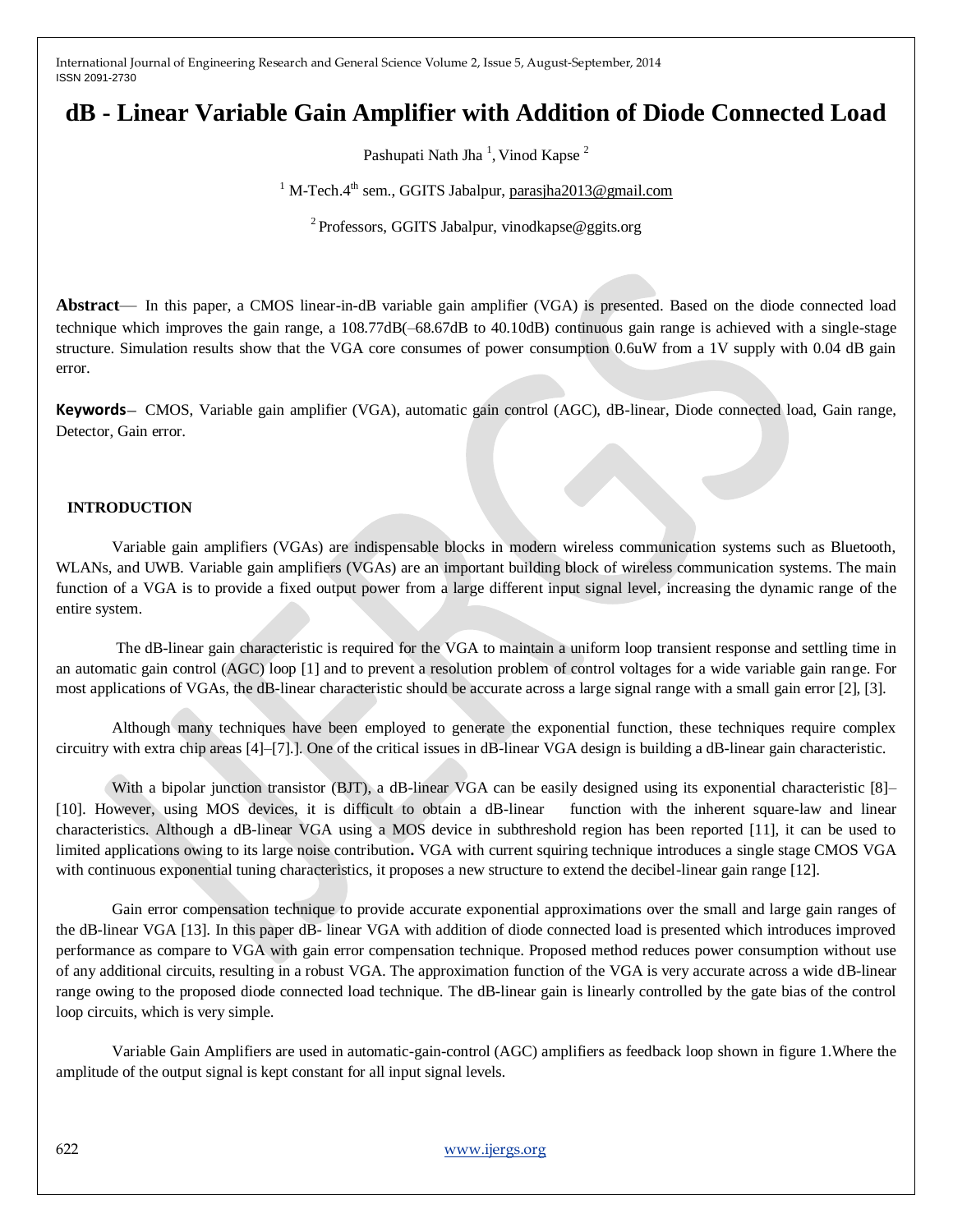

**Fig.1**. Diagram of AGC

### **PROPOSED METHODOLOGY**

In this paper dB- linear VGA with addition of diode connected load is presented**.** A VGA provides a means of amplifying such signals, with less distortion or saturation, and can be used as the controlled element of an Automatic Gain Control (AGC) circuit in a receiver, or as the controlling amplifier in a Timed-Gain-Control circuit of an Ultrasound system. The load of differential pair need not be implemented by linear resistor so it is desirable to replace resistor with MOS.

the main reason in this M3, M4 are always in saturation region .Because the drain and gate have the same potential MOS is three terminal device which can be used as a resistor (two terminal device ) by shorting the gate to the its own drain. Resistor takes more area & noisier so that resistor is replaced by mos. the basic differential amplifier with diode connected load is shown in figure 2. Voltage gain is  $A_{\rm vis}$  given by

 $A_v = -g_{mN} (g_{mP}^{-1} || r_{ON} || r_{OP})$ 

 $\approx$  - (g<sub>mN</sub>/g<sub>mP</sub>)

Where subscript N and P denotes NMOS and PMOS, respectively.



**Fig.2.** Basic differential amplifier with diode connected load

623 [www.ijergs.org](http://www.ijergs.org/)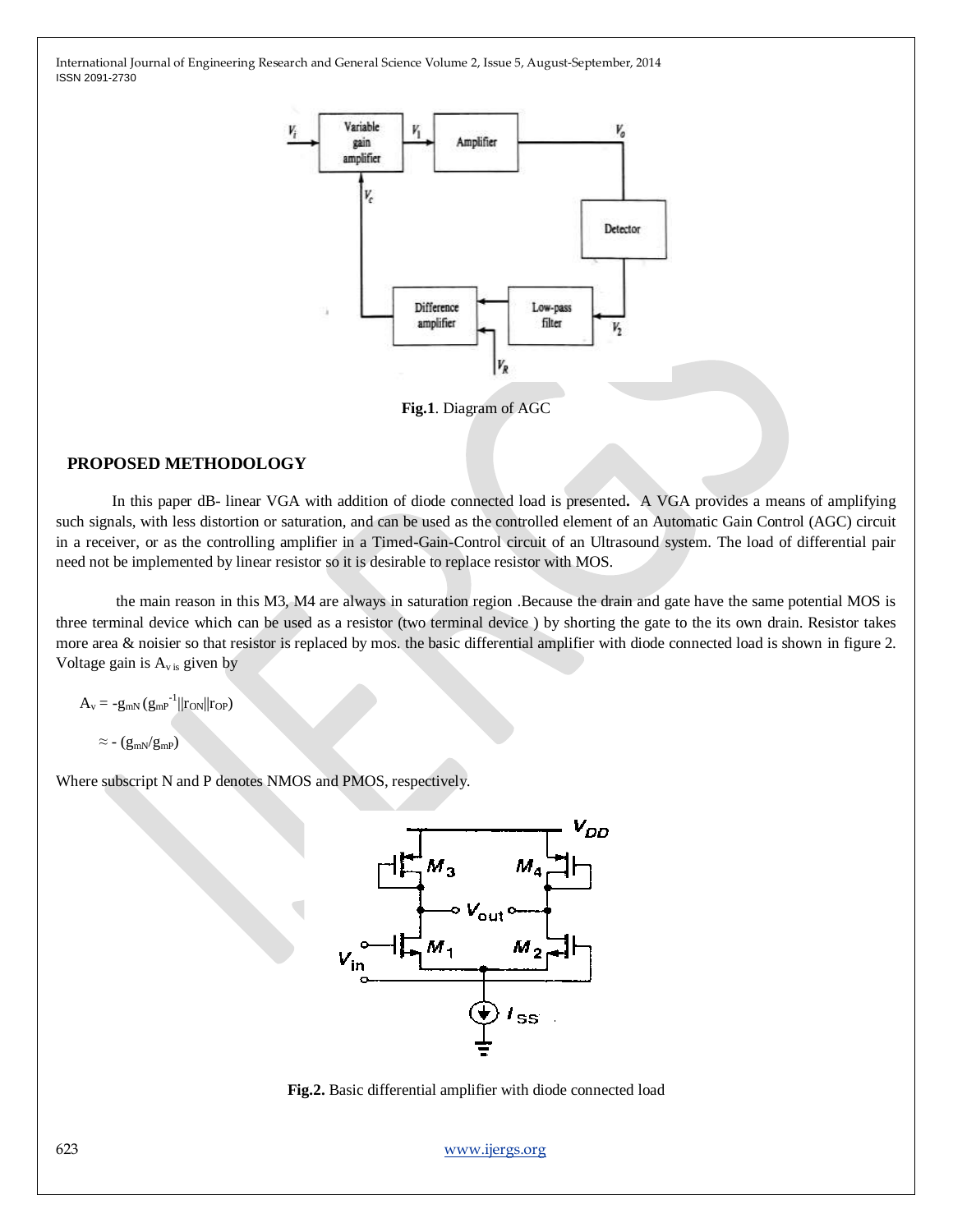# $A_v \approx -\sqrt{\left[\mu_n (W/L)_{N}/\mu_n (W/L)\right] p}$

A variable gain amplifier is a special kind of amplifier whose gain can be dynamically controlled in 'real-time' by an externally applied control voltage. In its simplest form, it can be visualized as an amplifier with an electronic gain control. Proposed circuit of VGA is shown in fig. 3. Where N1, N2 is the n-type differential input pairs. Control voltage is applied at the gate of N3 MOS, which controls the gain of device.

Three terminals MOS is in saturation region act as amplifier and in linear region act as a resistor. Become two terminal devices and in saturation region it work as resistor. P1 and P4 are two terminal devices which are connected at load side. Proposed circuit is operated at very less power supply and provides large dB- linear range with less power consumption [14].





# **SIMULATION AND RESULT**

The dB-linear VGA was fabricated using a 45-nm CMOS process. The power consumption of this VGA is 0.6(uW) and require less area at 1v power supply and having 96 (dB) dB-linear ranges. Proposed VGA can boost dB-linear range with less gain error as compare to gain error compensation technique. Simulation summary is shown in table I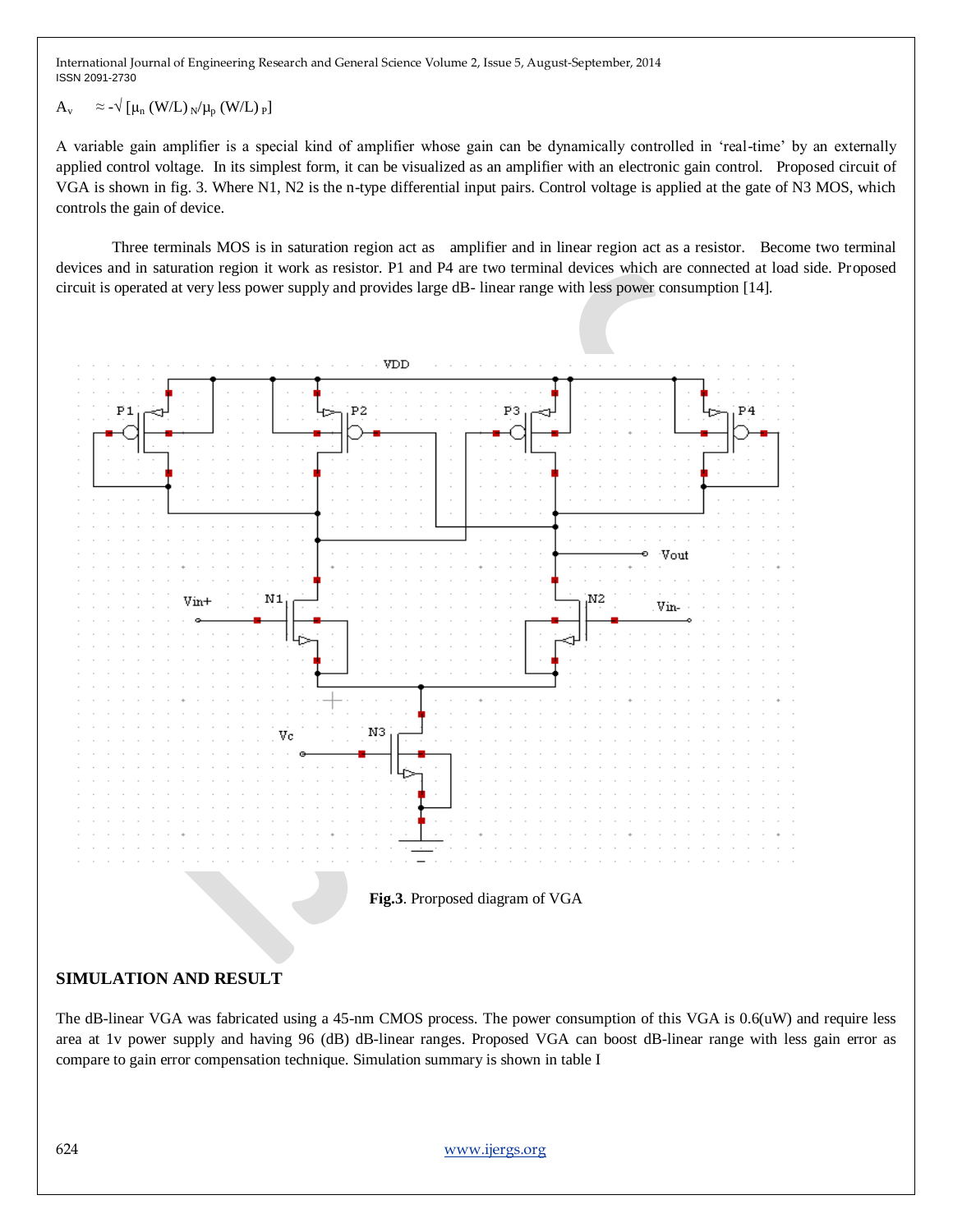| <b>Design</b>               | $[13]$             | This work          |
|-----------------------------|--------------------|--------------------|
| Gain range (dB)             | $-13$ to 63        | $-68.67$ to        |
|                             |                    | 40.10              |
| dB-linear range (dB)        | 50                 | 96                 |
| Gain error (dB)%            | 0.5                | 0.04               |
| Supply $(V)$                | 1.2                |                    |
| No of stage                 | 3                  |                    |
| Technology                  | 65nm               | 45nm               |
| Current consumption(without | 1.8 <sub>m</sub> A | 0.6 <sub>u</sub> A |
| buffer)                     |                    |                    |
| No. of MOS(with buffer)     | 26                 | 8                  |
| Gain bandwidth (MHz)        | 14.8               | 58.53              |
| Power consumption           | $3.84$ (mW)        | 0.6(uW)            |





**Fig.4**. gain (dB) versus frequency (Hz) graph

625 [www.ijergs.org](http://www.ijergs.org/)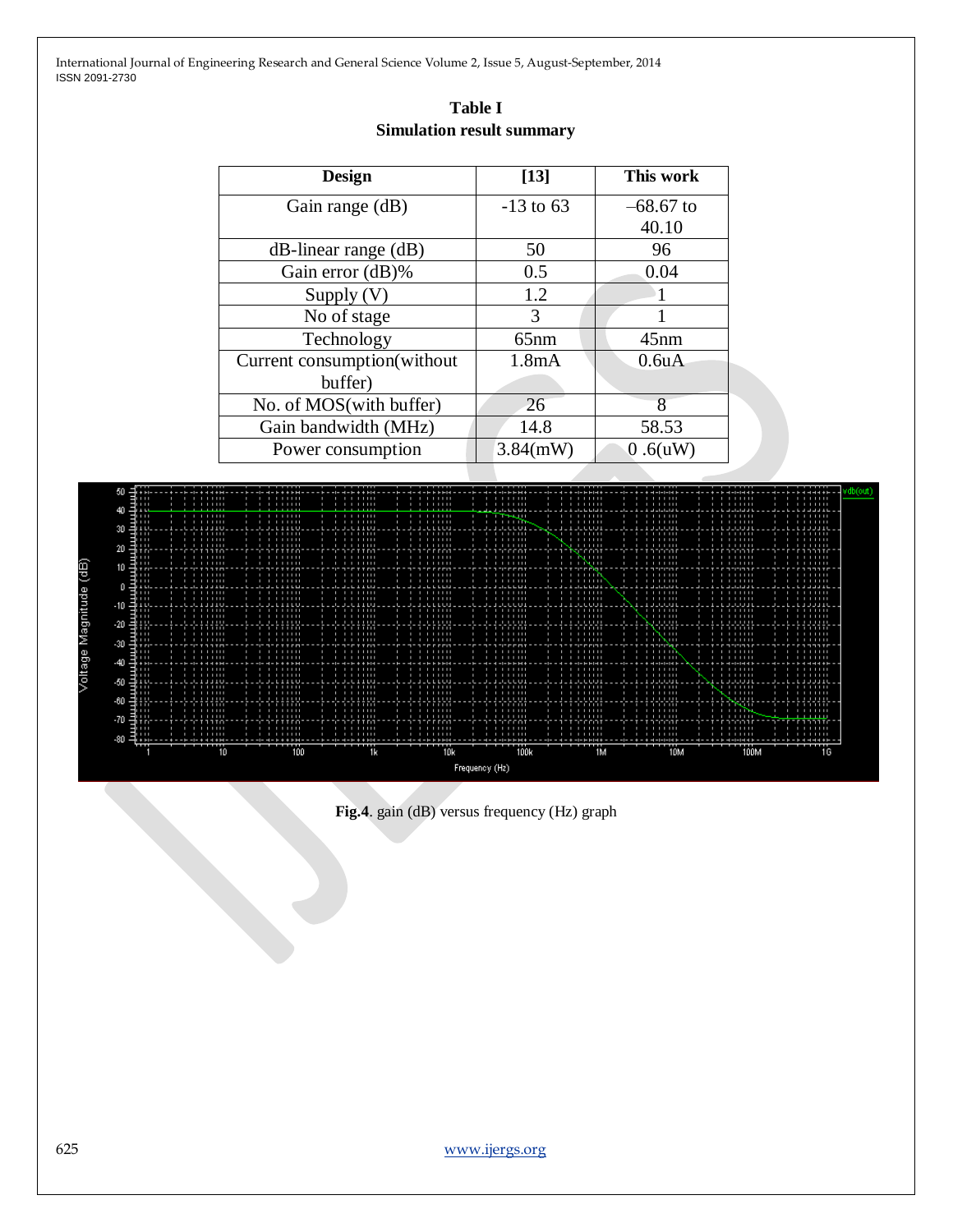

**Fig.5.** Measured gain of dB –linear VGA at 67.78 KHz to 58.53MHz

# **CONCLUSION**

In this paper, we introduced a diode connected load method for a dB-linear VGA. The proposed approximation does not require an extra circuit for generating the exponential function and it drastically reduces design complexity and chip area. Moreover, the dB-linear gain can be controlled easily using the gate bias. Because of the simple control method, this VGA is robust to the process variation. The VGA based on the proposed method can be fabricated using any VGA that has a linear gain characteristic. by using of diode connected load ,we achieved a dB-linear gain range 96dB within 0.04dB gain error.

### **REFERENCES:**

[1] Y. S. Youn and J. H. Choi, "A CMOS IF transceiver with 90 dB linear control VGA for IMT-2000 application," in IEEE Symp. VLSI Circuits Dig. Tech. Papers, 2003, pp. 131–134.

[2] P. Antoine et al., "A direct-conversion receiver for DVB-H," IEEE J. Solid-State Circuits, vol. 40, no. 12, pp. 2536–2546, Dec. 2005.

[3] B. E. Kim et al., "A CMOS single-chip direct conversion satellite receiver for digital broadcasting system," in IEEE Symp. VLSI Circuits Dig. Tech. Papers, 2002, pp. 131–134.

[4] C. C. Cheng and S. I. Liu, "Pseudo-exponential function for MOSFETs in saturation," IEEE Trans. Circuits Syst. II, Analog Digit. Signal Process. vol. 46, no. 6, pp. 789–801, Jun. 1999.

[5] H. Elwan, A. Tekin, and K. Pedrotti, "A differential-ramp based 65 dB-linear VGA technique in 65 nm CMOS," IEEE J. Solid-State Circuits, vol. 44, no. 9, pp. 2503–2514, Sep. 2009.

[6] Y. Zheng et al., "A CMOS VGA with DC-offset cancellation for direct conversion receivers," IEEE Trans. Circuits Syst. I, Reg. Papers, vol. 56, no. 1, pp. 103–113, Jan. 2009.

626 [www.ijergs.org](http://www.ijergs.org/) [7] S. Vlassis, "CMOS current-mode pseudo-exponential function circuit," Electron Lett., vol. 37, pp. 998–1000, 2001.